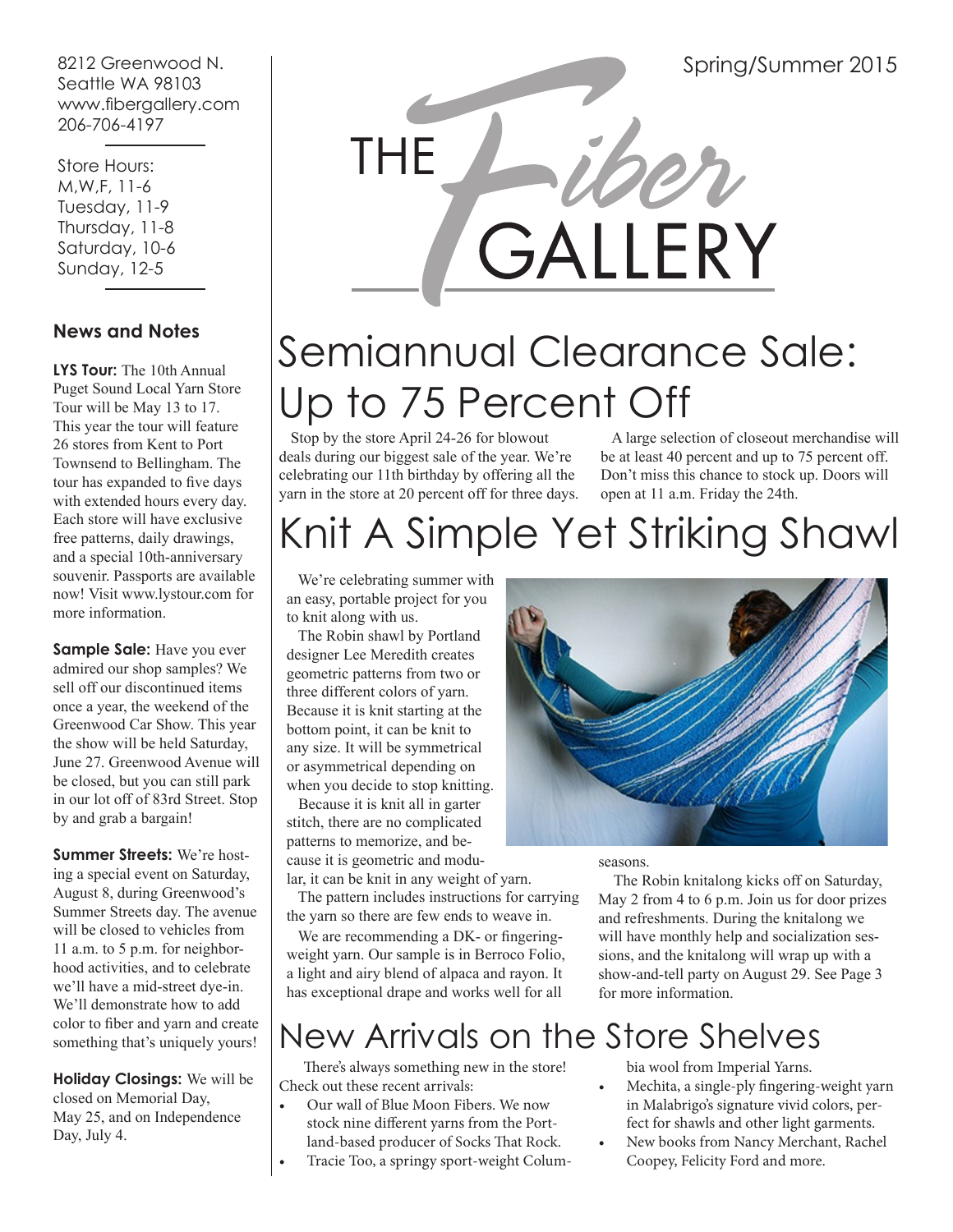### **Basics**

**Beginning Knitting:** Three 2-hour sessions. Get started knitting. Learn to cast on, knit and purl, and increase and decrease in this class for novice knitters. Booklet included. Bring or buy needles and yarn. **\$75.**

Saturdays, June 6, 13, 20, 1 to 3 Sundays, July 12, 19 and 26, 12:30 to 2:30 Saturdays, Aug. 15, 22, 29, 1 to 3

**Quick Start! Learn to Knit:** One 2-hour session. Learn to cast on

## Knitting

**Beginning Colorwork:** Two 2-hour sessions. Learn to knit with two colors in the round as you create a pair of Nordic-inspired wrist warmers. **\$50.**

Sundays, Aug. 16 and 23, 3 to 5

**Building in Color Blanket:** Join us each month for this skillbuilding, year-long project. Join anytime! **\$10 per session.**

Saturday, May 2, 10:30 to 12:30 Saturday, June 6, 10:30 to 12:30 Saturday, July 11, 10:30 to 12:30 Saturday, August 1, 10:30 to 12:30

**Casting On:** One 2-hour session. Are you stuck using one cast-on for every project? Come learn three different techniques, each with advantages for different situation. **\$25**

Sunday, May 10, 12:30 to 2:30 Saturday, July 25, 3:30 to 5:30

#### **CustomFit, Start to Finish:**

Eight 2-hour sessions.Dying to try CustomFit to create a beautifully fitting sweater but are scared to start? Let us guide you through the process from measuring and swatching to final finishing. **\$200**

Sundays, May 31, June 7, 14, 21, 28, July 5, 12 and 19, 10 to 12

**Easy Basic Hat:** Two 2-hour sessions. Learn the basics of

and do the knit stitch in an evening in this drop-in class. **\$25.** 

Every Thursday, 6 to 8

**Continuing Knitting:** Six 2-hour sessions. Take the next step in your knitting. This class is designed to get you moving forward and developing new skills. You choose your project and we will assist you along the way. **\$150**.

**Session 1:** Sundays, May 31, June 7, 14, 21 28 and July 5, 10 to 12

knitting a hat, including knitting in the round on circular needles and double-points. This is a great project for beginners who know how to knit. **\$50.**

Saturdays, July 11 and 18, 3:30 to 5:30

**NEW! Ben, Buddy, Mary, Millie & Morgan:** Two 2-hour sessions. Create one or more of the knitted dolls from Susan B. Anderson's new collection and then add a wardrobe. Yarn and one book included. **\$60.**

Saturdays, June 6 and 13, 3:30 to 5:30

**My First Socks:** Three 2-hour sessions. Learn to work in the round, turn the heel and graft as you create your first sock. Prerequisite: Must be able to knit and purl. **\$75.**

Sundays, May 31, June 7 and June 14, 3 to 5 Saturdays, August 15, 22 and 29, 10:30 to 12:30

**NEW! Mini-Classes:** Learn a new skill in an hour or less. Just bring needles and yarn. **\$15 per class.**

#### **Cables:**

Sunday, June 28, 12:30 to 1:30 Saturday, August 1, 3:30 to 4:30

### Page 2 Spring/Summer 2015

**Session 2:** Wednesdays, June 3, 10, 17, 24, July 1 and 8, 6 to 8 **Session 3:** Wednesdays**,** July 15, 22, 29, August 5, 12 and 19, 6 to 8

**Learn to Knit for Kids (and Parents, Too):** One 2-hour session. Learn to knit and start an easy, fun project. Recommended for ages 8 and up. **\$25 per person.**

Saturday, May 2, 1 to 3 Saturday, July 18, 10:30 to 12:30 Sunday, July 26, 3 to 5 Sunday, August 30, 3 to 5

#### **Short Rows:**

Saturday, June 20, 3:30 to 4:30 Sunday, June 28, 2 to 3

**Reading a Chart:** Saturday, June 20, 10:30 to 11:30 Sunday, June 28, 3:30 to 4:30

**NEW! Toe-Up Socks 2-at-a-Time:** Two 2-hour sessions. Knit both socks at once and use every last bit of yarn. Prerequisite: Must have knitted socks before. **\$50**

Saturdays, July 11 and 18, 1 to 3

**Steeks:** One 2-hour session. Cutting your knitting doesn't need to be scary. Learn two methods to create steeks. **\$25**

Saturday, August 1, 1 to 3

**Sweater Finishing:** One 2-hour session. Stumped by sweater assembly? Have a sweater in pieces at the bottom of your knitting bag? Learn how to set in sleeves, sew shoulder and side seams and pick up for buttonbands. **\$25.**

Sunday, April 19, 12:30 to 2:30 Saturday, July 25, 10:30 to 12:30 Sunday, August 30, 12:30 to 2:30

**Project Help:** Get individual help with any knitting problem, or learn a new technique. **\$10**

Every Thursday, 6:00 to 8:00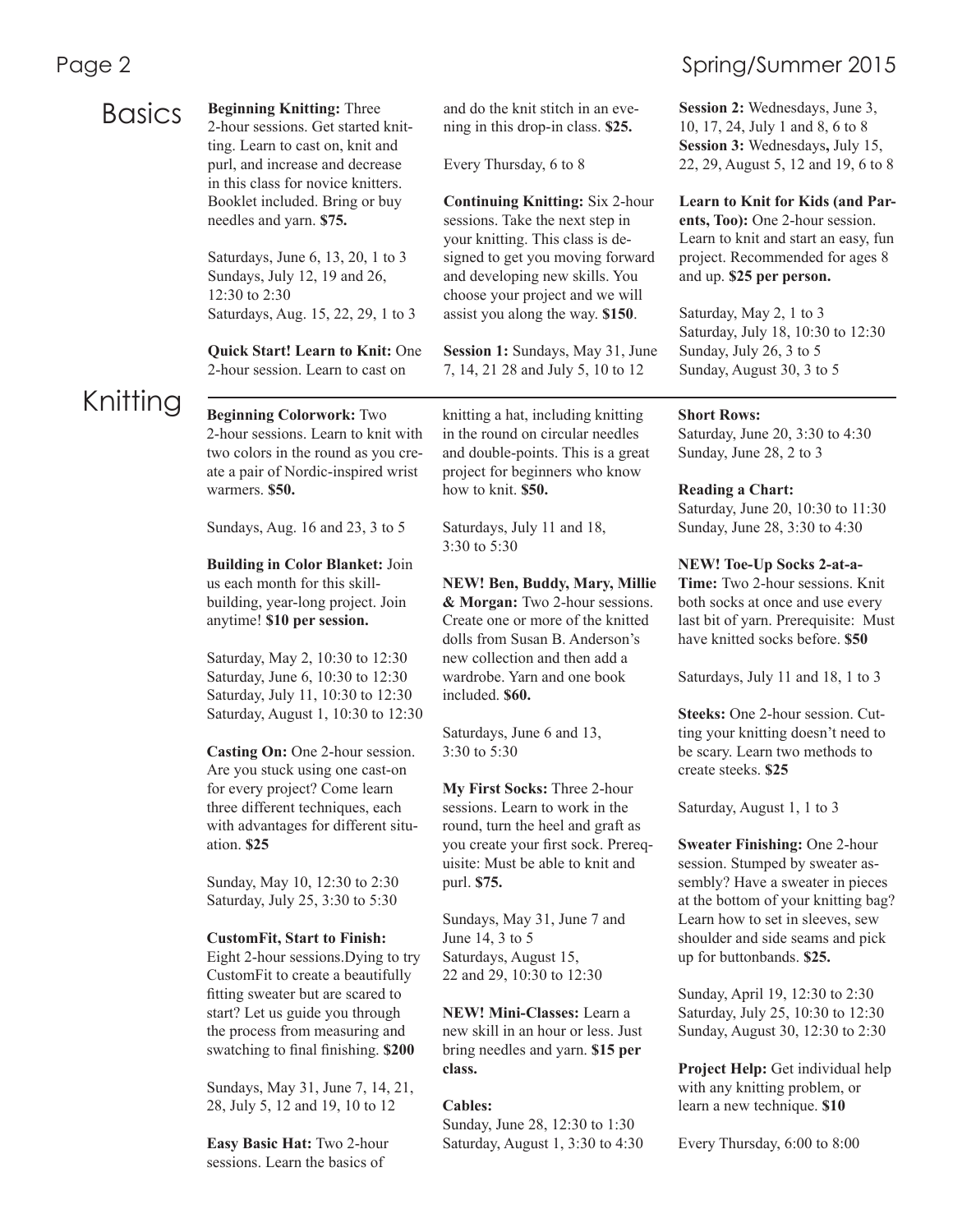### Spring/Summer 2015 **Page 3**

Learn to Crochet: One 2-hour follow a pattern and read a chart Learn to Crochet for Kids (and **Crochet Crochet C**rochet **Crochet C**rochet for Kids (and **Crochet C**rochet for Kids (and **Crochet C**rochet for Sectio session. Learn three basic crochet stitches and basic terms. Get started on an easy project. Bring or buy supplies. **\$25.**

Sunday, May 3, 12:30 to 2:30 Sunday, June 7, 12:30 to 2:30 Sunday, July 12, 3 to 5 Sunday, August 2, 12:30 to 2:30

**Crocheted Potholder:** Two 2-hour sessions. Take the next steps in your crochet career by learning to

**Drop Spindling:** One 2-hour session. Create your own yarn using a drop spindle and learn the techniques of drafting and spinning. Class includes drop spindle and fiber to take home. **\$50**.

Sunday, June 14, 12:30 to 2:30

**Sculpting With Felting Needles:**  One 2-hour session. Create your own three-dimensional objects such as flowers, animals or dolls using a needle and unspun wool. No prerequisites. Class fee in-

**Hitofude KAL Finale:** Sunday, April 19, 4 to 5

**Robin Knitalong:**  Kick Off Party: Saturday, May 2, 4 to 6

**Sit and Knit**: All knitters, crocheters and other hand needleworkers are welcome to bring their latest project and join us for socializing. Free.

Tuesdays, 6 to 9 p.m. Wednesdays, noon to 2 p.m. follow a pattern and read a chart as you make an attractive, doublethick potholder. **\$50.**

Sundays, May 3 and 10, 3 to 5

**Granny Squares:** One 2-hour session. Learn how to crochet in the round, change colors and construct squares that you can build into an heirloom blanket and more. **\$25**

Sunday, May 31, 12:30 to 2:30 Sunday, August 2, 3 to 5

cludes fiber, felting needles and foam pad. **\$40.**

Saturday, June 13, 10:30 to 12:30 Saturday, August 22, 3:30 to 5:30

**Beginning Needlepoint:** One 2-hour session. Learn the basic needlepoint stitch and start a small zippered purse (included in class fee). **\$40**

Saturday, August 15, 3:30 to 5:30

Support Sessions: Sunday, May 24, 3 to 5 Sunday, July 19, 3 to 5

Saturday, August 29, 5 to 6

**Charity Group:** Knitters and crocheters are invited to join us every Thursday from noon to 2 p.m. Meet to socialize while you work on a project for the charity of your choice. We have many sug-

Finale Party:

gestions. Free.

**Rigid Heddle Weaving:** One 5-hour session. Learn to weave on our small, portable Cricket looms. You will warp and weave your first small project in a day. Looms are available for purchase or for rental (extra fee). **\$50.**

Parents, Too): One 2-hour session. Learn to crochet and start an easy, fun project. Recommended for ages 8 and up. Bring or buy supplies. **\$25 per person.**

Sunday, May 24, 12:30 to 2:30 Sunday, August 16, 12:30 to 2:30

Sunday, June 21, 12 to 5 Sunday, August 9, 12 to 5

## Et Cetera

#### **Building in Color Blanket:** Saturday, May 2, 10:30 to 12:30 Saturday, June 6, 10:30 to 12:30 Saturday, July 11, 10:30 to 12:30 Saturday, August 1, 10:30 to 12:30

Knitalongs

**Seattle Spinners:** Local spinners meet at the store on the first Friday of the month from 6:30 to 9. Bring your spindle or wheel. Free.

Groups

**Class Registration**

All classes except Thursday's *Quick Start! Learn to Knit* require preregistration. Knitalong sessions do not require registration.

To register, please call 206-706-4197 or email us at info@fibergallery.com. In most cases, payment is not required until day of class. Class fees listed here do not include supplies unless otherwise noted.